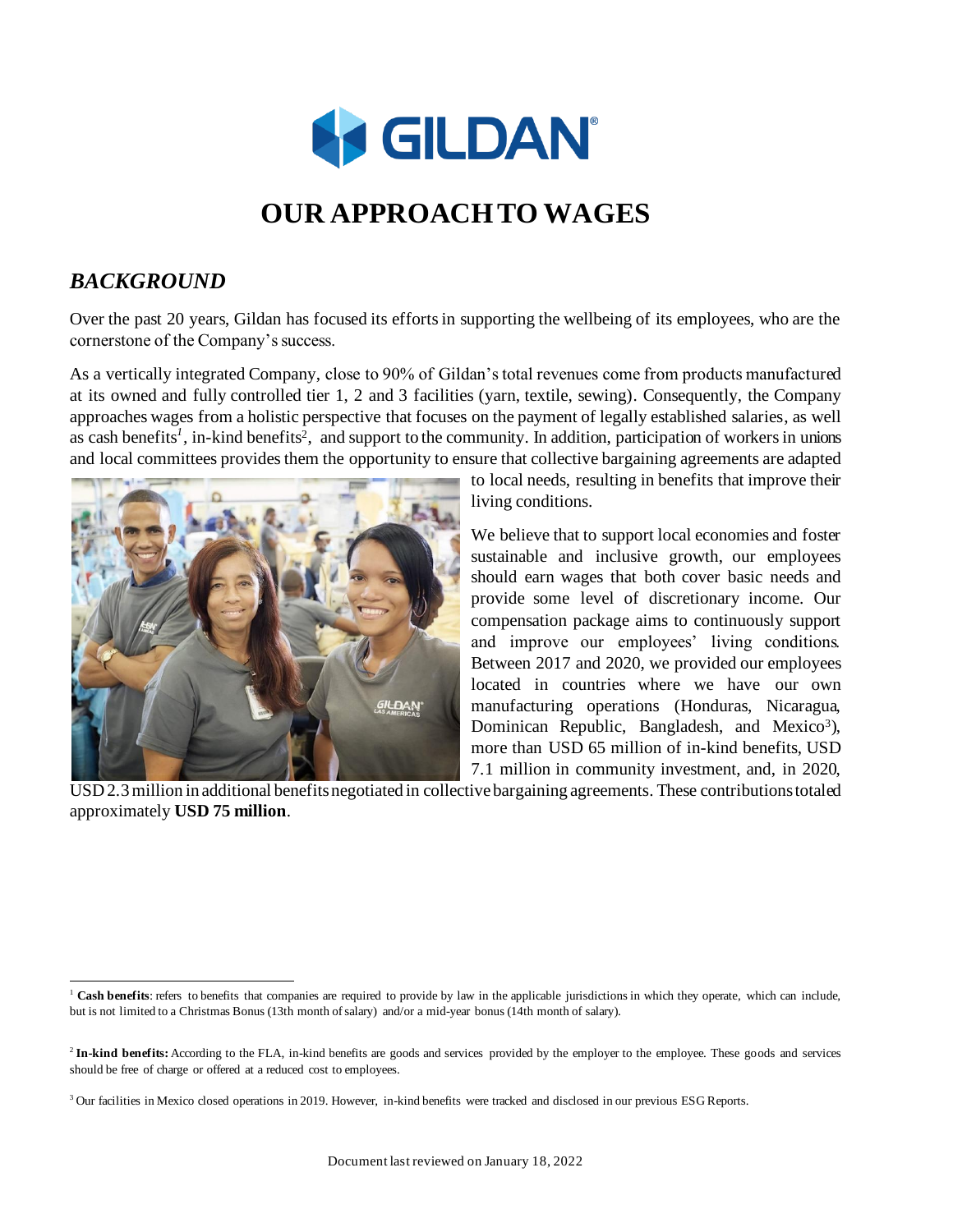

Finally, we believe that a living wage<sup>4</sup> goes beyond the salaries and benefits we provide to our employees in our facilities, and that we have a responsibility to be active members of the community. Through our contributions, our community engagement programs aim to enrich people's quality of life by advancing access to education, promoting healthy and active lifestyles, protecting local environments, and fostering entrepreneurship.

### *FRAMEWORK*

Policies that support living wages can have a direct impact in reaching some of the United Nations (UN) Sustainable Development Goals:



At Gildan we are committed to upholding and respecting human rights, as established in the United Nation's (UN) International Bill of Human Rights, as well as the UN Guiding Principles on Business and Human Rights.

Additionally, Gildan has been a member of the Fair Labor Association (FLA) since 2003 and it was the first vertically integrated apparel manufacturing company to be accredited in 2007. Gildan's accreditation was renewed in 2019. The mission of the Fair Labor Association is to combine the efforts of business, civil society organizations, and colleges and universities to promote and protect workers' rights and to improve working conditions globally through adherence to international standards. Companies that join the FLA commit to upholding th[e FLA Workplace Code of Conduct,](https://www.fairlabor.org/our-work/code-of-conduct) which is based on International Labour Organization standards, and to establishing internal systems for monitoring workplace conditions and maintaining code standards throughout their supply chains.

As stated in our [Code of Conduct,](https://www.genuineresponsibility.com/media/uploads/blocks/Codes/code_of_conduct_poster_en_130818.pdf) Gildan provides its employees with the legal minimum wage or the prevailing industry wage in the countries where it operates, whichever is higher, complying with all legal requirements on wages, and providing all fringe benefits, required by law, contract or as established in applicable collective bargaining agreements. We believe that employees have the right to a living wage for a regular work week that covers basic needs and provides some level of discretionary income.

<sup>4</sup> **Living Wage Definition**: A living wage means wages are enough to meet workers' basic needs and are sufficient to provide some discretionary income without overtime. We recognize that living wages are unique to every society and may vary by country.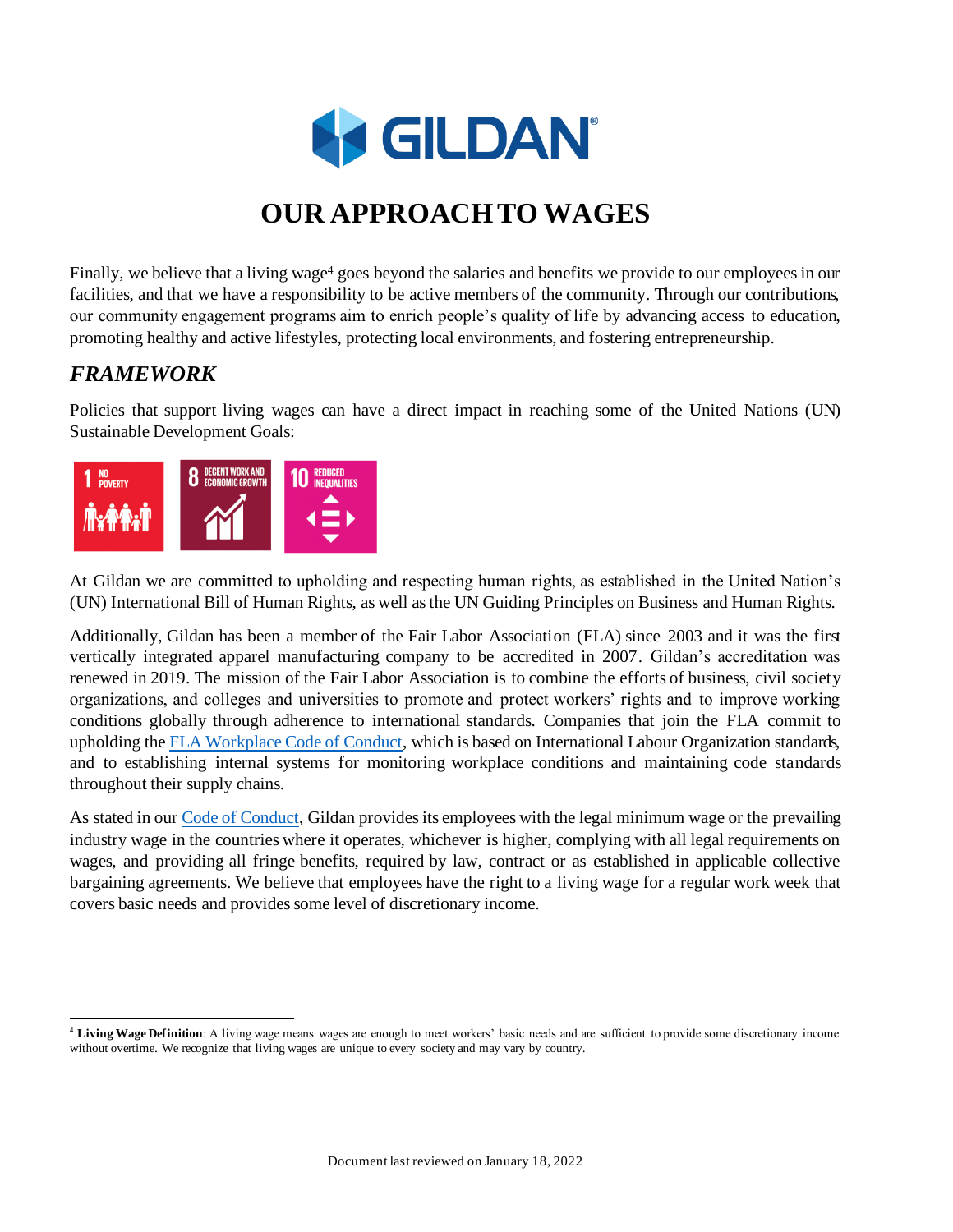

### *PROGRESS*

The following are additional efforts that we have accomplished throughout the years:

#### **Compensation Definition**

To ensure our definition of living wages met international requirements, in 2016, we reviewed and aligned our Code of Conduct's Compensation Principle according to the FLA's standards.

#### **Grocery & Household Staples**

To support employees in reducing food expenses, we have established onsite grocery stores in selected facilities in Nicaragua and Honduras that offer products at lower costs compared to local grocery stores. We exclusively use local suppliers to source items for the store, creating further economic benefits for the community as well as reducing transportation costs and associated environmental impacts.

#### **Bangladesh Subsidized Meals Program and Living Wage Assessment**

In 2010, Gildan acquired a vertically integrated facility in Bangladesh. To maintain consistent practices across all regions where we operate, Gildan also provided all its Bangladesh employees with in-kind benefits such as meals and access to medicine.

In addition, in 2018 we were selected by the FLA to participate in the *["Toward Fair Compensation in](https://www.fairlabor.org/bangladesh-2018)  Bangladesh*" study to conduct a living wage assessment in our own facility in Bangladesh. The FLA study found better wages for workers in facilities with social compliance programs that upheld workplace standards, particularly with regards to production planning. Wage data from Gildan's 2016 Bangladesh Sustainable Compliance Initiative (SCI) Assessment was used to analyze the wages amongst FLA-assessed facilities. At the time of the report, Gildan's average net wage of workers was approximately 4,000 BDT less that the Global Living Wage Coalition's (GLWC) 2016 Living Wage estimate, though 6,000 BDT more than Bangladesh's minimum wage. Gildan provided the FLA its updated wage dashboard in 2019, which verified that the average net wage had increased to about 11,000 BDT following the minimum wage increase to 8,000 BDT in 2018.

#### **FLA Data Collection Tool**

To help standardize the measurement criteria of wages at factories with comparable benchmarks, since 2017 we have been utilizing the FLA's data-collection tool to collect salary and benefits data. The tool helps us analyze data related to compensation paid to workers in our supply chain. Using the FLA's benchmarks, we compare results between countries every year, to identify ways on how to improve wages.

We have implemented this tool in our own facilities and are expanding it in key manufacturing contractors in the Americas and Asia.